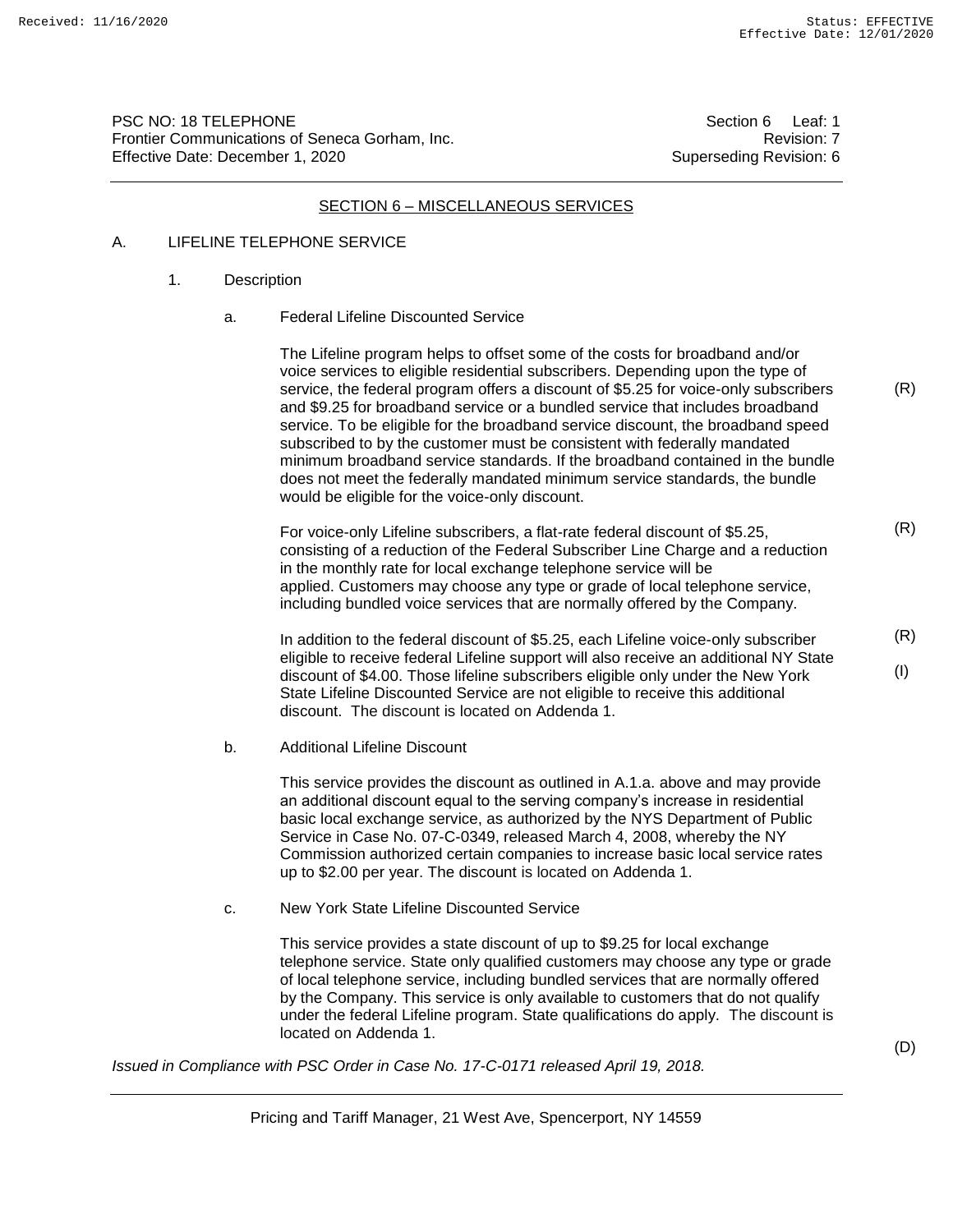(N)

(N) (D) (D) (T)

(M)

(M)

PSC NO: 18 TELEPHONE Section 6 Leaf: 2 Frontier Communications of Seneca Gorham, Inc. **Example 2018** 2014 12:33 Effective Date: February 25, 2020 Superseding Revision: 2

#### SECTION 6 – MISCELLANEOUS SERVICES

- A. LIFELINE TELEPHONE SERVICE (cont'd)
	- 2. General
		- a. Qualified customers may choose one of the Lifeline services as described preceding. For connection of new service, service connection charges apply unless the customer qualifies for connection assistance under the Tribal Lands Link Up America program. Service connection charges do not apply to initial changes in service from:
			- 1. Message or flat rate services to Lifeline service.
			- 2. Lifeline service to non-Lifeline services.

For subsequent changes from one type of service to another, service connection charges as stated in this tariff will apply.

- 3. Regulations
	- a. **Federal Lifeline** These services are restricted to low income residential subscribers. A consumer's household income must be at or below 135% of the Federal Poverty Guidelines for a household of that size; or to qualify for lifeline service a subscriber must be a recipient of benefits from at least one of the following Entitlement Programs administered by the New York State Office of Temporary and Disability Assistance (OTDA): (C)

Medicaid<sup>.</sup>

Supplemental Nutrition Assistance Program (Food Stamps or SNAP); Supplemental Security Income (SSI); Federal Public Housing Assistance (FPHA);

Bureau of Indian Affairs General Assistance; Tribally-Administered Temporary Assistance for Needy Families (TTANF); Food Distribution Program on Indian Reservations (FDPIR); Head Start (If income eligibility criteria are met) or; Veterans Pension

Survivors Pension

- b. **New York State Lifeline** These services are restricted to low income residential customers. To qualify for NYS Lifeline service, a customer must be ineligible to receive the Federal Lifeline Service and be a recipient of benefits from any one of the following Entitlement Programs: (N) (N)
	- 1. National School Lunch
	- 2. Low Income Home Energy Assistance (LIHEAP)
	- 3. Temporary Assistance for Needy Families (TANF)
- c. In addition to meeting the qualifications provided above a qualifying low-income consumer must not already be receiving a Lifeline service, and there must not be anyone else in the subscriber's household subscribed to a Lifeline Service.

*Issued in Compliance with PSC Order in Case No. 17-C-0171 released April 19, 2018.*

(N)

(M)

(M)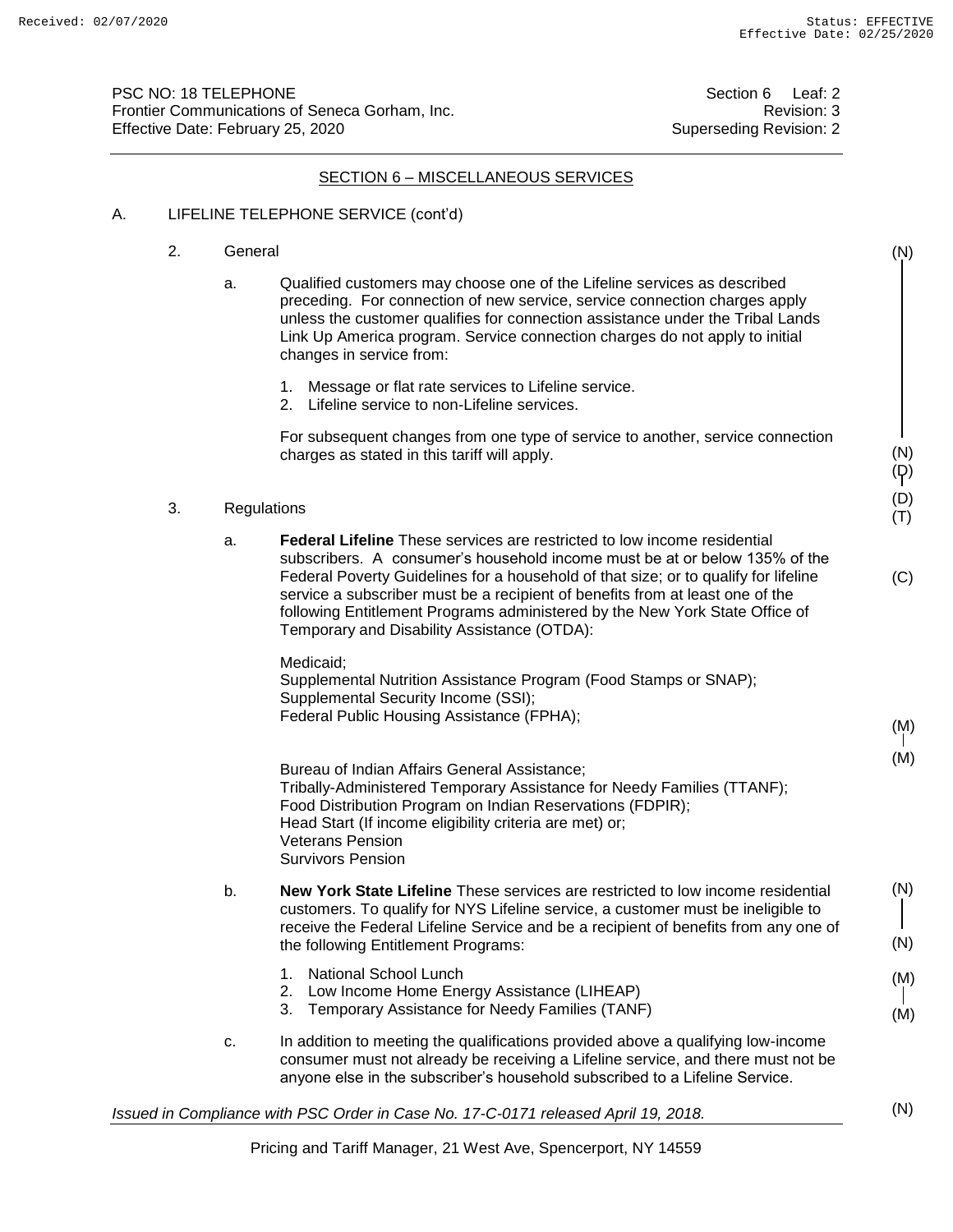(T)

(N)

(N)

(T)

PSC NO: 18 TELEPHONE Section 6 Leaf: 3 Frontier Communications of Seneca Gorham, Inc. Revision: 1 Effective Date: February 25, 2020 Superseding Revision: 0

#### SECTION 6 – MISCELLANEOUS SERVICES

## A. LIFELINE TELEPHONE SERVICE (cont'd)

- 4. Responsibility of the Subscriber
	- a. Applicants must provide proof to the telephone company that they are receiving one or more of the above benefits. Such proof may consist of an up-to-date identification card issued by Department of Social Services or a form letter issued by the telephone company and signed by an authorized representative of Social Services.
	- b. Lifeline rate treatment will not begin until proof of eligibility is provided to the Company.
- 5. Voluntary Toll Blocking (Restriction)

Toll blocking functionality is offered at no charge to those Lifeline customers who request this service.

6. Customer Deposit Waiver

No customer deposit is required from a Lifeline customer if optional toll blocking is added to the customer's line at no charge.

7. Locality Charge Waiver

Locality charges are waived for Lifeline customers.

- 8. Responsibility of the Telephone Company
	- a. The company will make annual verification of the subscriber's eligibility status with the New York State Department of Social Services. If, after verification, a subscriber is identified as being ineligible, the subscriber will be notified that, unless the information is shown to be in error, Lifeline rate treatment will be discontinued, and the customer will be billed for discounts received while ineligible for the service.
	- b. Once the Lifeline benefit begins, it will be continued until a periodic verification check by the Company indicates that the customer is no longer eligible. The Company will notify the customer prior to discontinuing the discount. (C) (C)

(D) (D)

(N)

*Issued in Compliance with PSC Order in Case No. 17-C-0171 released April 19, 2018.*

Pricing and Tariff Manager, 21 West Ave, Spencerport, NY 14559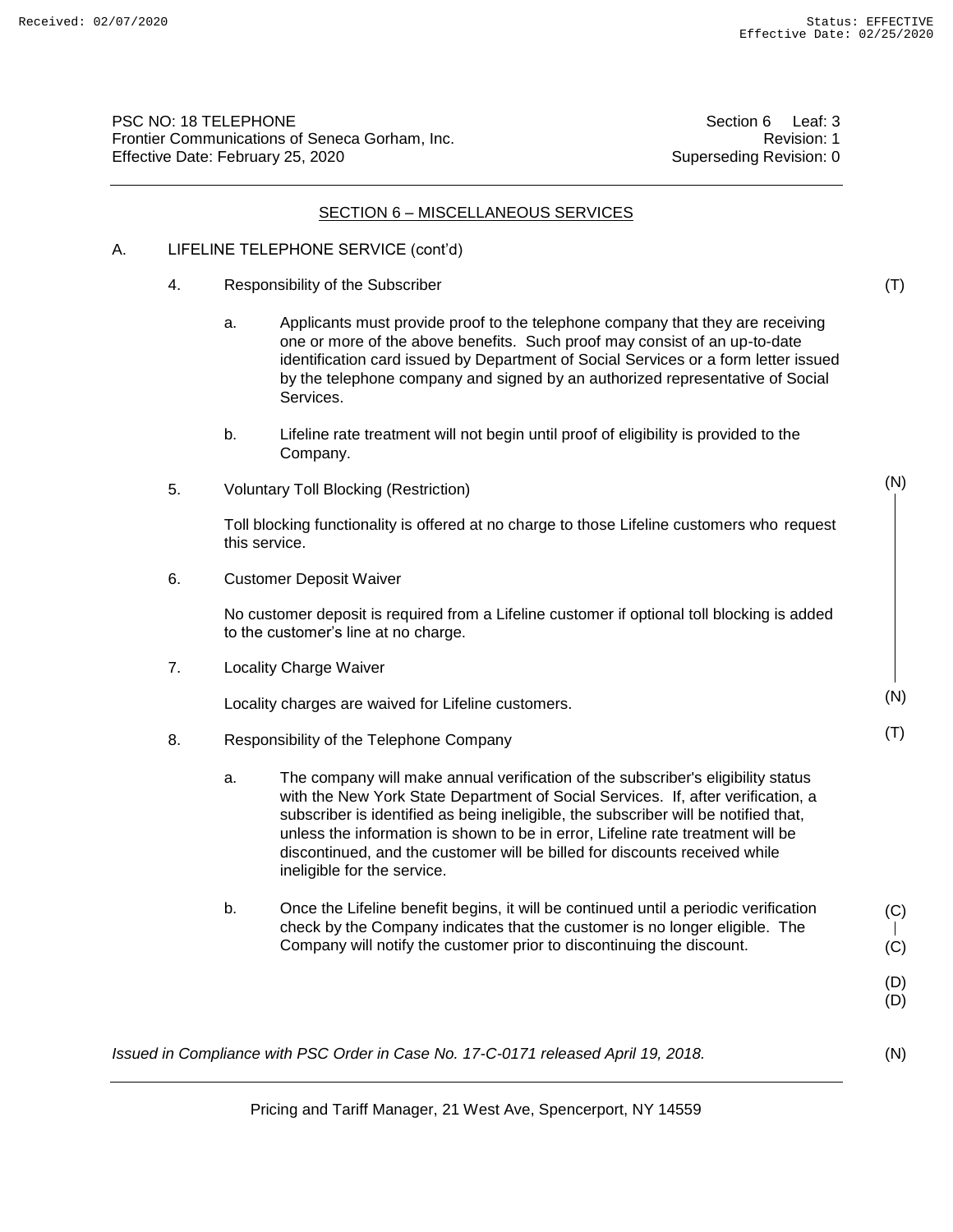PSC NO: 18 TELEPHONE Section 6 Leaf: 4 Frontier Communications of Seneca Gorham, Inc. **Revision: 0** Revision: 0 Effective Date: April 12, 2015 Superseding Revision:

## SECTION 6 – MISCELLANEOUS SERVICES

### B. LINK UP AMERICA

- 1. The Link Up America program, for eligible residents of Tribal Lands only, is a connection assistance plan which provides for the reduction of one-half of the charges associated with connection of telephone service, up to \$30.00.
- 2. Eligibility Criteria:
	- a. The applicant must meet the requirements for qualification for Lifeline Telephone Service stipulated above;
	- b. The assistance can only apply for a single telephone line at the principal place of residence of the applicant;
	- c. The applicant must not be a dependent for federal income tax purposes, unless he or she is more than 60 years old.

#### C. DISCOUNTED SERVICE FOR CUSTOMERS WITH IMPAIRED HEARING OR SPEECH

1. Discount in Terminal Equipment Charges

Handicapped persons who have been certified to the Telephone Company as having a hearing or speech impairment which requires that they communicate over terminal equipment designed for the handicapped, upon application to the Telephone Company will be provided such equipment, subject to availability, at a 50% discount.

2. Discount in Toll and Leased Circuit Charges

Handicapped persons who have been certified to the Telephone Company as having a hearing or speech impairment which requires that they communicate over telephone facilities by means other than voice, and who use a teletypewriter, facsimile machine, or other non-voice equipment for telephone communications will receive, upon application to the Telephone Company, a 50 percent reduction on the following charges:

- a. Intrastate intraLATA toll message charges billed to the handicapped person's telephone services.
- b. Monthly mileage charges for leased line circuits furnished to the handicapped person for use in non-voice communication.

The reduction in changes is applied at only one location designated by the handicapped person.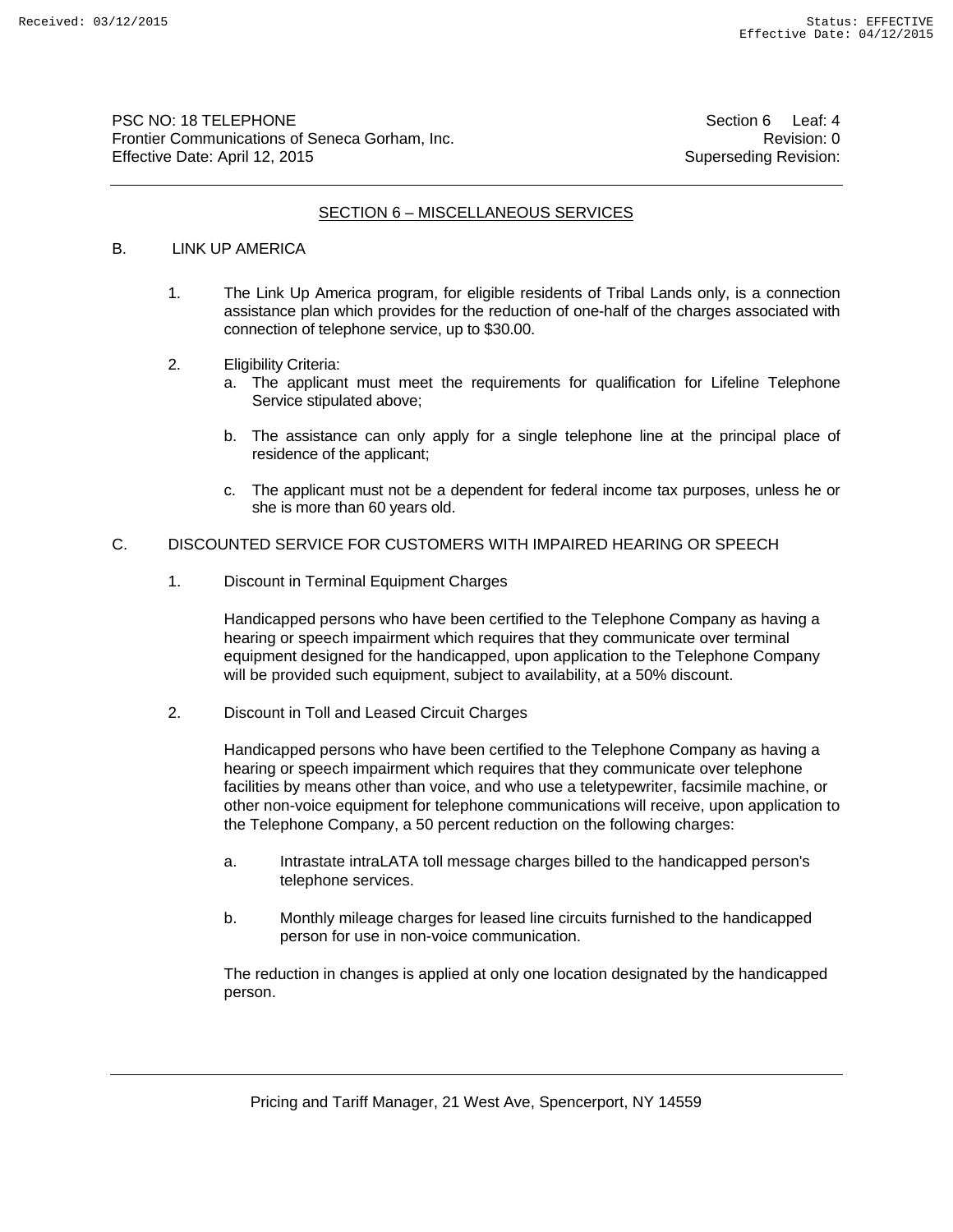PSC NO: 18 TELEPHONE Section 6 Leaf: 5 Frontier Communications of Seneca Gorham, Inc. **Revision: 0** Revision: 0 Effective Date: April 12, 2015 Superseding Revision:

## SECTION 6 – MISCELLANEOUS SERVICES

## C. DISCOUNTED SERVICE FOR CUSTOMERS WITH IMPAIRED HEARING OR SPEECH (cont'd)

3. Handicapped Person Definition

The Term "Handicapped Person" when used in Connection with Persons having a Speech or Hearing Impairment which requires that they communicate over Telephone Facilities by Means other than Voice is Defined Below:

Hearing-persons with binaural hearing impairment of 60 percent or higher on the basis on the procedure developed by the American Academy of Otolaryngology (A.A.O.) as set forth in "Guide for Conversation of Hearing in Noise" 38-43, A.A.O., 1973; "Guide to the Evaluation of Permanent Impairment 103-107, American Medical Association, 1971.

Speech-persons with 65 percent or higher of impairment on the basis of the procedure recommended by the American Medical Association's Committee on Rating of Mental and Physical Impairment to evaluate speech impairment as to three categories: audibility, intelligibility and functional efficiency, as set forth in "Guides to the Evaluation of Permanent Impairment" 109-111, American Medical Association, 1971.

4. Certification for Discount

Acceptable certifications are (1) those made by a licensed physician, otolaryngologist, speech-language pathologist or audiologist or an authorized representative of a social agency that conducts programs for persons with hearing or speech impairment in cooperation with an official agency of the State of New York or (2) pre-existing certifications establishing the impairment of hearing or speech such as those which qualify the handicapped person for social security benefits on the basis of total hearing impairment or for use of facilities of an agency for persons with hearing or speech impairment.

- 5. Telephones
	- a. General

Equipment to provide adjustable amplification of the receiver output, controlled by a knob on the combined telephone instrument, or by use of a controllable transistorized amplifier in the telephone headset.

b. Regulations

Volume control equipment may be used on any grade of exchange Service, PBX Station Lines, Intercom lines or private lines.

Additional Special Equipment for Hearing or Speech Impaired Customers is available.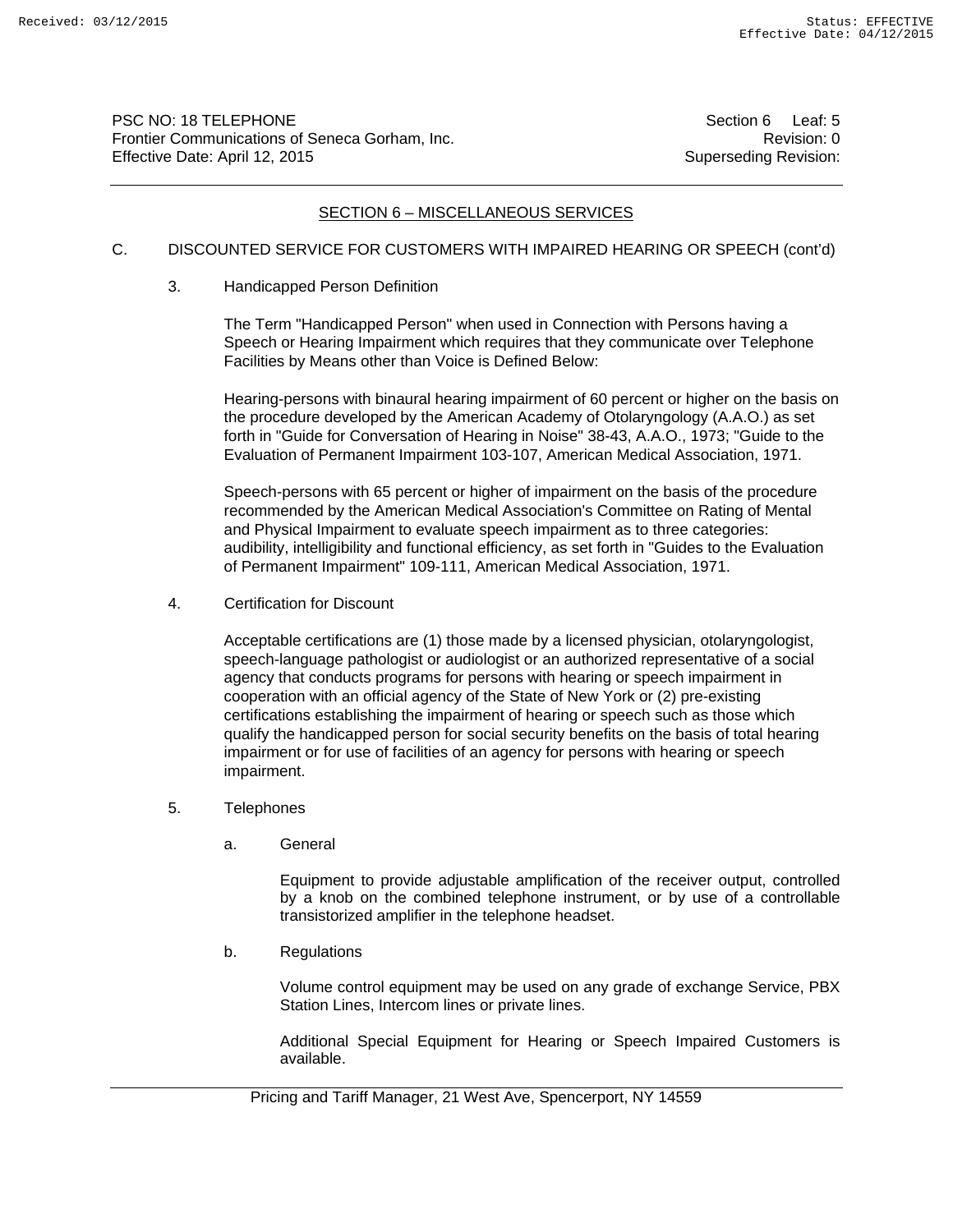PSC NO: 18 TELEPHONE<br>Frontier Communications of Seneca Gorham, Inc. Section 6 Section 6 Leaf: 6<br>Revision: 0 Frontier Communications of Seneca Gorham, Inc. Effective Date: April 12, 2015 Superseding Revision:

### SECTION 6 – MISCELLANEOUS SERVICES

## C. DISCOUNTED SERVICE FOR CUSTOMERS WITH IMPAIRED HEARING OR SPEECH (cont'd)

6. Telecommunications Relay Service

As an additional service to customers with impaired hearing or speech, the Company will participate in the New York Relay Service contingent on the following regulations:

a. The Company will provide access to the Telecommunications Relay Service (TRS), pursuant to an agreement with the designated TRS provider for the State of New York. The service permits telephone communications between hearing and/or speech impaired people who must use Telecommunications Device for the Deaf (TDD) or a Teletypewriter (TTY) and other telephone users. Calls made through the New York Relay Service will be routed to the Relay Center of the TRS provider for the State of New York by dialing an 800 number or 711 for some services. At the New York Relay Service Center, a specially trained Operator, makes the connection between the two callers and facilitates the call. A specific 800 number has been designated for both impaired and non-impaired customers to use. These numbers are available through the business office.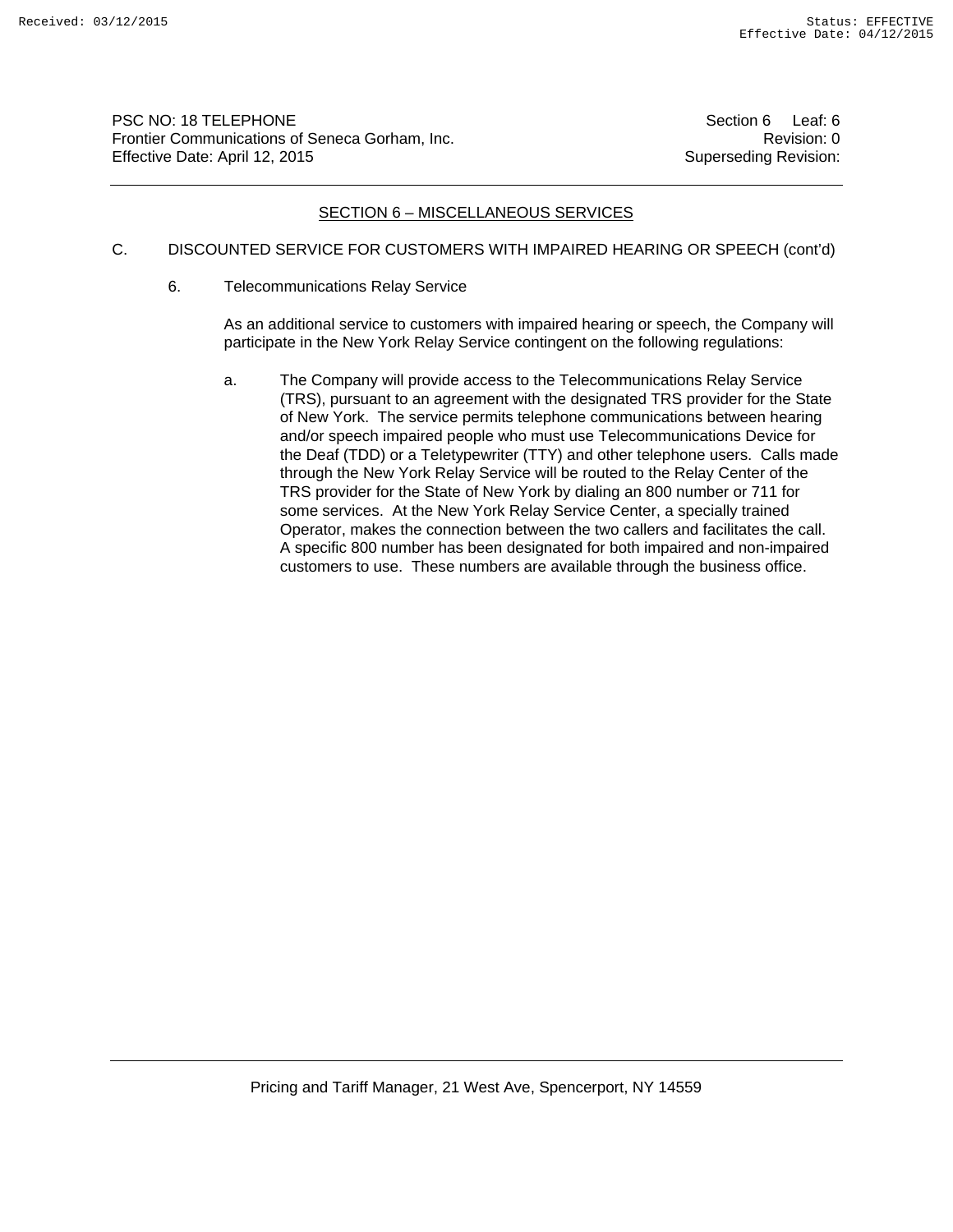PSC NO: 18 TELEPHONE Section 6 Leaf: 7 Frontier Communications of Seneca Gorham, Inc. **Revision: 0** Revision: 0 Effective Date: April 12, 2015 Superseding Revision:

## SECTION 6 – MISCELLANEOUS SERVICES

## C. DISCOUNTED SERVICE FOR CUSTOMERS WITH IMPAIRED HEARING OR SPEECH (cont'd)

- 6. Telecommunications Relay Service (cont'd)
	- a. (cont'd)

Beginning April 1, 2001, New York Relay Service customers who use a text telephone (TTY) will have the ability to communicate with the following voice users new enhanced services:

- Spanish to Spanish Relay Service**:** Spanish speaking and TTY users of the Relay service may now call an 800 to access specially trained operators to facilitate calls in Spanish;
- Speech to Speech Relay: Individuals with Speech Disabilities may now access specially trained Relay operators to facilitate calls between consumers with speech disabilities and others by dialing an 800 number;
- Pay per Call Services: Relay users who wish to access Pay per call services may do so by calling a 900 number. This number will access a New York State Relay operator, who will then complete the request pay per call service. Relay users will not incur a charge for the call to the relay service, but will incur charges from the pay per call provider; and
- Turbo CodeTM:Relay users who have specially equipped TTY machines now have the ability to transmit TTY text at up to 110 words per minute.
- b. Each call to the New York Relay Service is handled in strict confidence.
- c. The Relay Operator has been trained to help conversations flow accurately and easily
- d. There is no limit on the number of times you may use the service, and there is no cost.
- e. Only intrastate calls can be completed using the New York Relay Service.
- f. The New York Relay Center is operational 24 hours a day, seven days a week.
- g. Charges for calls placed through the Relay Center will be billed as Direct Distance Dialed (DDD) from the point of origination to the point of termination. The actual routing of the call is independent from what is billed.
- h. Calls made using the Relay Service may be billed to a third number only if that number is within New York State. Calls may also be billed to calling cards issued by the Company or TRS provider.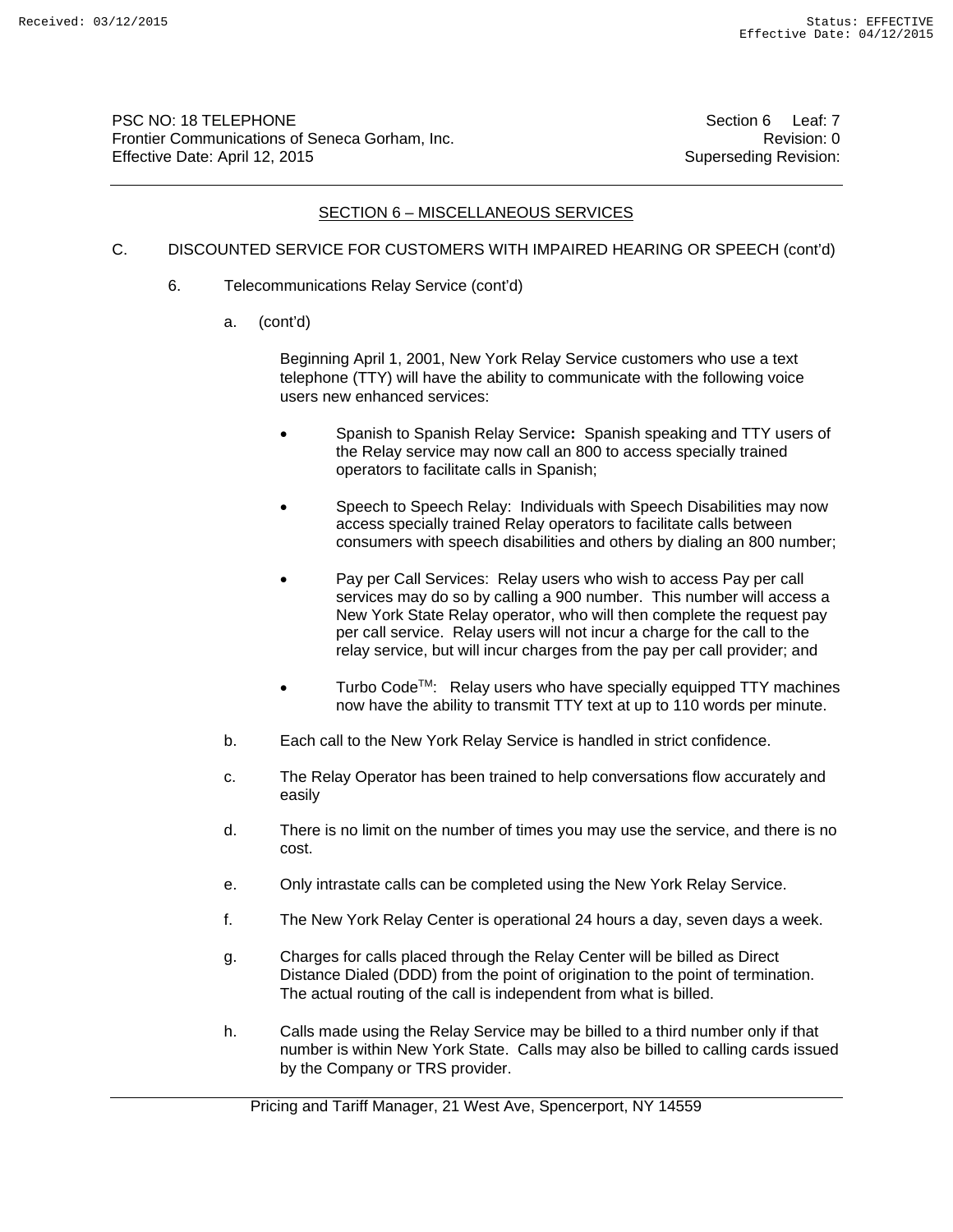## SECTION 6 – MISCELLANEOUS SERVICES

## C. DISCOUNTED SERVICE FOR CUSTOMERS WITH IMPAIRED HEARING OR SPEECH (cont'd)

- 6. Telecommunications Relay Service (cont'd)
	- i. The following calls may not be placed using the Relay Service:
		- 1. calls to informational recordings and group bridging services;
		- 2. calls to time or weather recording messages;
		- 3. operator handled conference service and other teleconference calls; and
		- 4. calls from coin telephones when the payment method is coins.
	- j. Local calls using New York Relay Service will be completed at no charge when calling from a pay telephone. Toll calls using a calling card can be made from a pay telephone with charges being the same or less than if paid with coin. Prepaid cards can also be used (check with your card provider regarding costs).
	- k. Liability

Under the agreement reached with the TRS provider for the State of New York, that provider has complete control over the provision of the service except for the facilities provided directly by the Company. In addition to other provisions of this tariff dealing with liability, in the absence of gross negligence or willful misconduct on the part of the Company, the Company shall not be liable for and the customer agrees, to release, defend and hold the Company harmless for, all damages, whether direct, incidental or consequential, whether suffered, made, instituted, or asserted by the customer or by any other person, for any loss or destruction of any property, whatsoever whether covered by the customer or others, or for any personal injury to or death of, any person.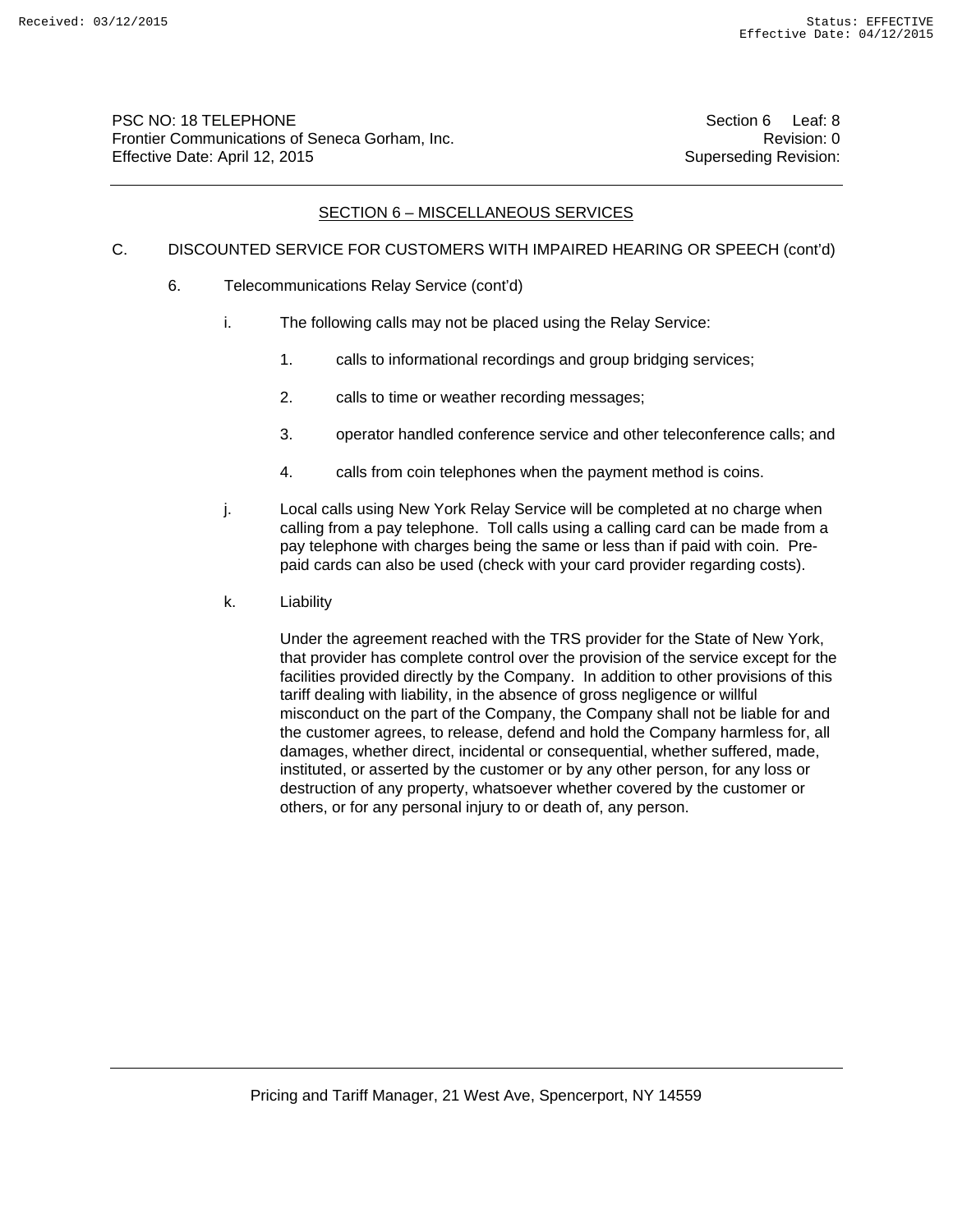PSC NO: 18 TELEPHONE Section 6 Leaf: 9 Frontier Communications of Seneca Gorham, Inc. **Revision: 0** Revision: 0 Effective Date: April 12, 2015 Superseding Revision:

### SECTION 6 – MISCELLANEOUS SERVICES

#### D. SPECIAL EQUIPMENT FOR HEARING OR SPEECH IMPAIRED CUSTOMERS

- 1. As required by Section 92-a of New York State Public Service Law, the Company will provide, upon request, specialized telecommunications equipment for customers certified as hearing or speech impaired.
- 2. A customer can be certified as hearing or speech impaired by a licensed physician, otolaryngologist, speech-language pathologist, audiologist or an authorized representative of a social agency that conducts programs for persons with hearing or speech impairments in cooperation with an official agency of the State of New York.
- 3. The Company will make every reasonable effort to locate and obtain the equipment for the customer.
- 4. Customer has the following payment options:
	- a. Outright purchase at a price not to exceed the actual purchase price including any applicable shipping costs to the Company.
	- b. Lease at a monthly rate equal to 4% of the original purchase price. If the equipment becomes defective at any time during the lease period, the Company will repair or replace it with no change in monthly rate to the customer.
- 5. Customers who initially choose the lease option (4.b) may later purchase the equipment at a price not to exceed the actual purchase price to the Company less the cumulative sum of the customer's lease payments. Repair or replacement of defective equipment will be the responsibility of the telephone company while the equipment is being leased.
- 6. The Company will offer an optional maintenance program to customers who choose to purchase the equipment either initially or after leasing. The monthly charge for maintenance will be one-half the monthly rate specified in 4.b. Maintenance provides for repair of the equipment when feasible, but not for replacement, except at the Company's option.
- 7. These purchase and lease provisions augment and do not replace the offering of specialized equipment for hearing or speech impaired customers.
- 8. The Company will maintain records of its purchases and sales and leases to individual customers.
- 9. The Company will also advise customers who request this equipment of the applicable terms for purchase, lease and maintenance, and of any other options for obtaining the equipment. This notification will be provided in writing prior to sale or lease of the equipment.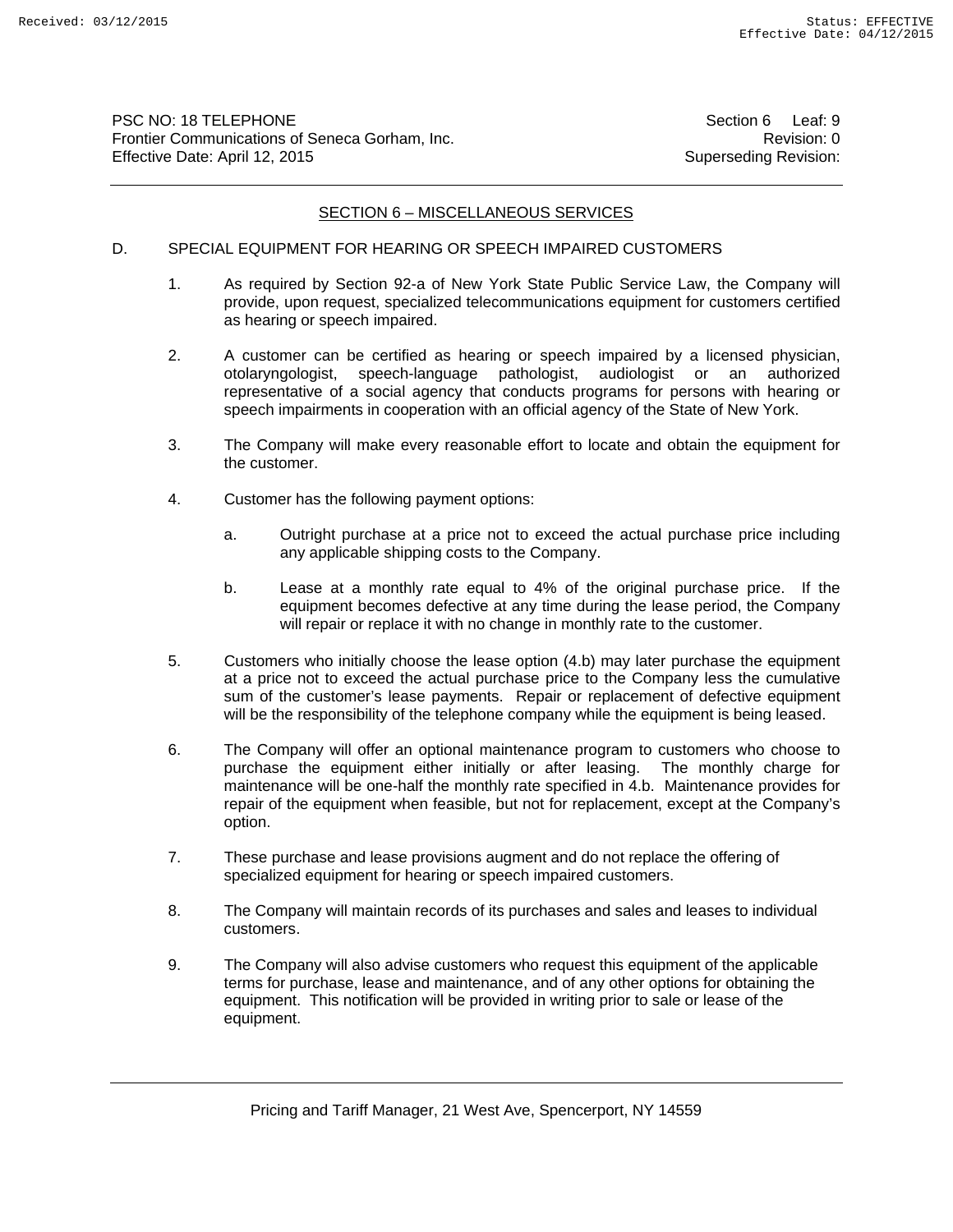PSC NO: 18 TELEPHONE Frontier Communications of Seneca Gorham, Inc. Effective Date: July 15, 2017

Section 6 Leaf: 10 Revision: 2 Superseding Revision: 1

## SECTION 6 - MISCELLANEOUS SERVICES

## E. OPERATOR SERVICES – ALL SERVICE AREAS

- 1. Local Directory Assistance Service
	- 1. Local Directory Assistance Service provides customers with assistance in determining telephone numbers within their LATA.
	- 2. The application of charges set forth below apply to customer requests for Local Directory Assistance Service in determining or attempting to determine the telephone number of any party located within, or thought to be located within, their LATA.
	- 3. Charges for Local Directory Assistance Service are not applicable:
		- a. To calls placed from hospitals, or to calls placed by customers who certify they are unable to use a directory because of visual or physical handicap.
		- b. Calls for Directory Assistance from persons who have requested exemption from the Directory Assistance Charge because they are unable to use telephone directories due to a reading impairment. The method of exempting each customer shall be via completion of a form supplied by the Company and the Company's acceptance of the form.
		- c. When the requested telephone number is a Non-Published Service number.
		- d. When the customer is given a wrong number by the Directory Assistance operator, provided the customer reports the wrong number to the Telephone Company.
		- e. Each call to Local Directory Assistance Service entitles the calling customer to a maximum of two telephone numbers.

| 4. | Rates                                         | Rates        |
|----|-----------------------------------------------|--------------|
|    | Local Directory Assistance Service - per call |              |
|    | Residence<br><b>Business</b>                  | 0.99<br>0.45 |

(T)

(T)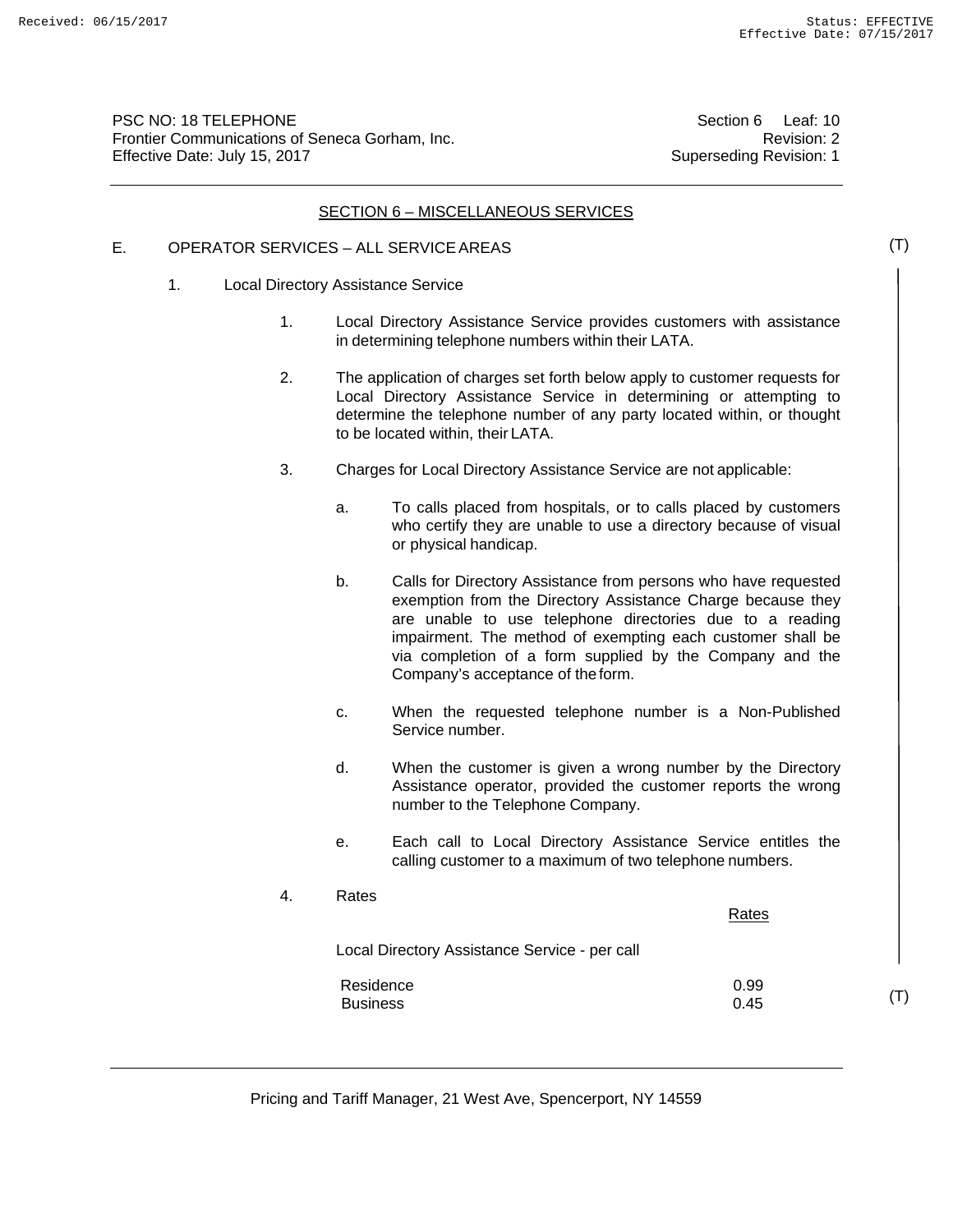PSC NO: 18 TELEPHONE Frontier Communications of Seneca Gorham, Inc. Effective Date: July 15, 2017

 $5.$ 

Section 6 Leaf: 11 Revision: 2 Superseding Revision: 1

#### SECTION 6 – MISCELLANEOUS SERVICES

## E. OPERATOR SERVICES – ALL SERVICE AREAS (cont'd)

- 2. National Directory Assistance Service
	- 1. National Directory Assistance Service provides customers with assistance in determining telephone numbers outside their LATA.
	- 2. The application of charges set forth below apply to customer requests for National Directory Assistance Service in determining or attempting to determine the telephone number of any party located outside, or thought to be located outside, their LATA.
	- 3. There are no call allowances for National Directory Assistance Service.
	- 4. National Directory Assistance Service is only available where technically feasible.

| Rates                                           | Rates            |
|-------------------------------------------------|------------------|
| National Directory Assistance Service - percall |                  |
| Residence<br><b>Business</b>                    | \$1.50<br>\$1.50 |

(D)

(T)

(T)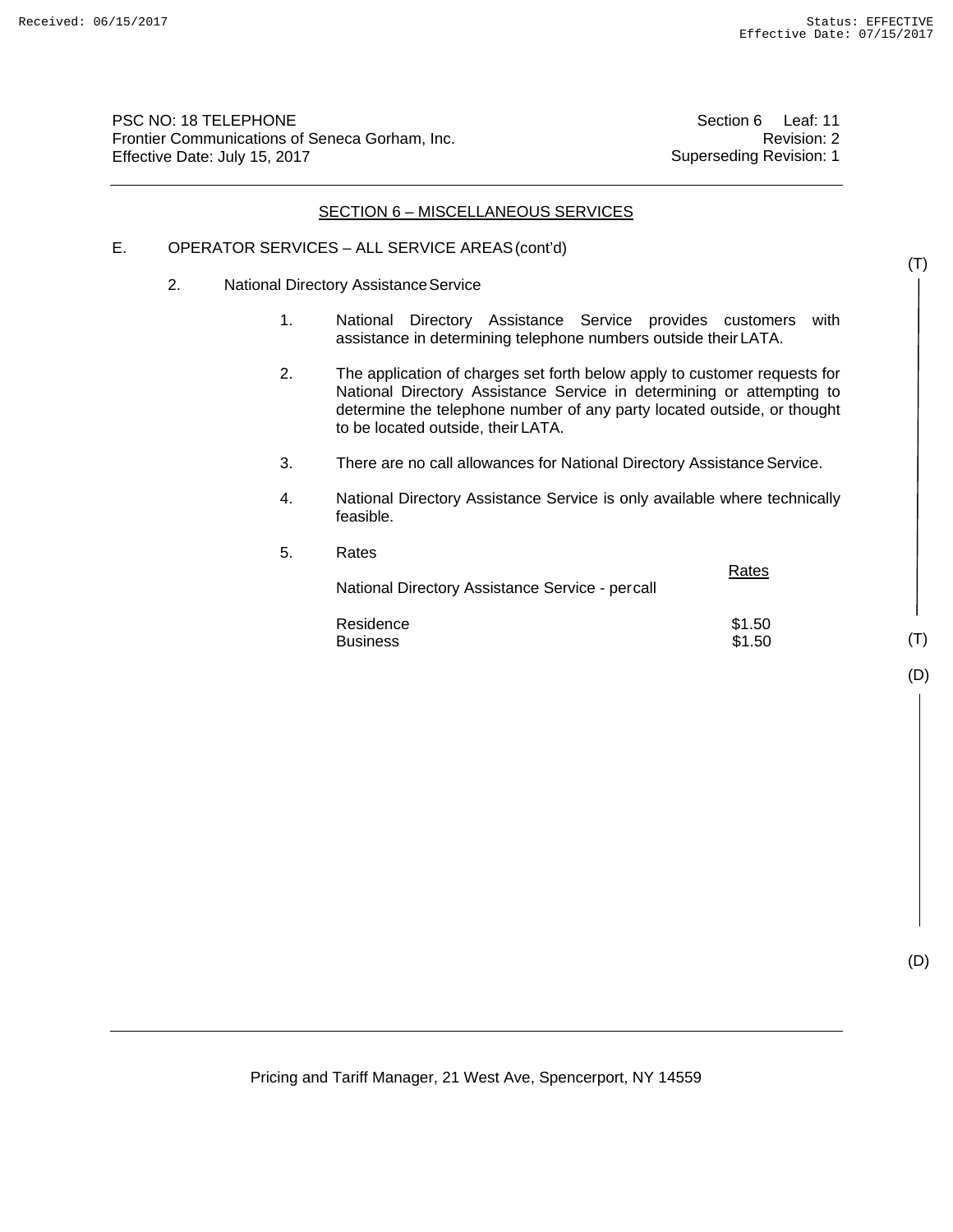PSC NO: 18 TELEPHONE Frontier Communications of Seneca Gorham, Inc. Effective Date: July 15, 2017

Section 6 Leaf: 12 Revision: 1 Superseding Revision: 0

## SECTION 6 – MISCELLANEOUS SERVICES

E. OPERATOR SERVICES – ALL SERVICE AREAS (cont'd)

(D)